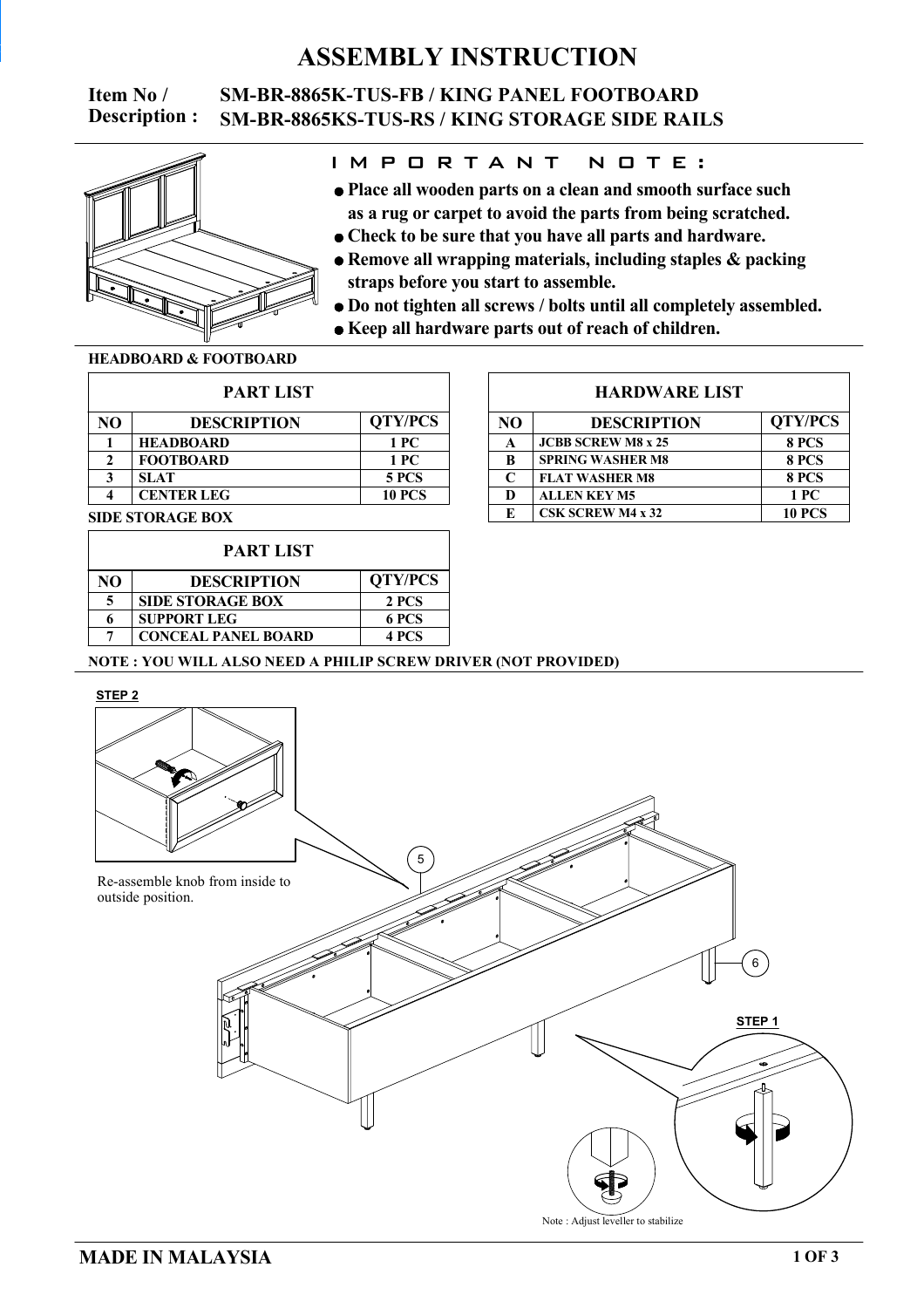# **ASSEMBLY INSTRUCTION**

### **Item No** / **SM-BR-8865K-TUS-FB** / **KING PANEL FOOTBOARD**<br>**Description :** SM-BR-8865KS-TUS-RS / KING STORAGE SIDE RAIL **Description : SM-BR-8865KS-TUS-RS / KING STORAGE SIDE RAILS**